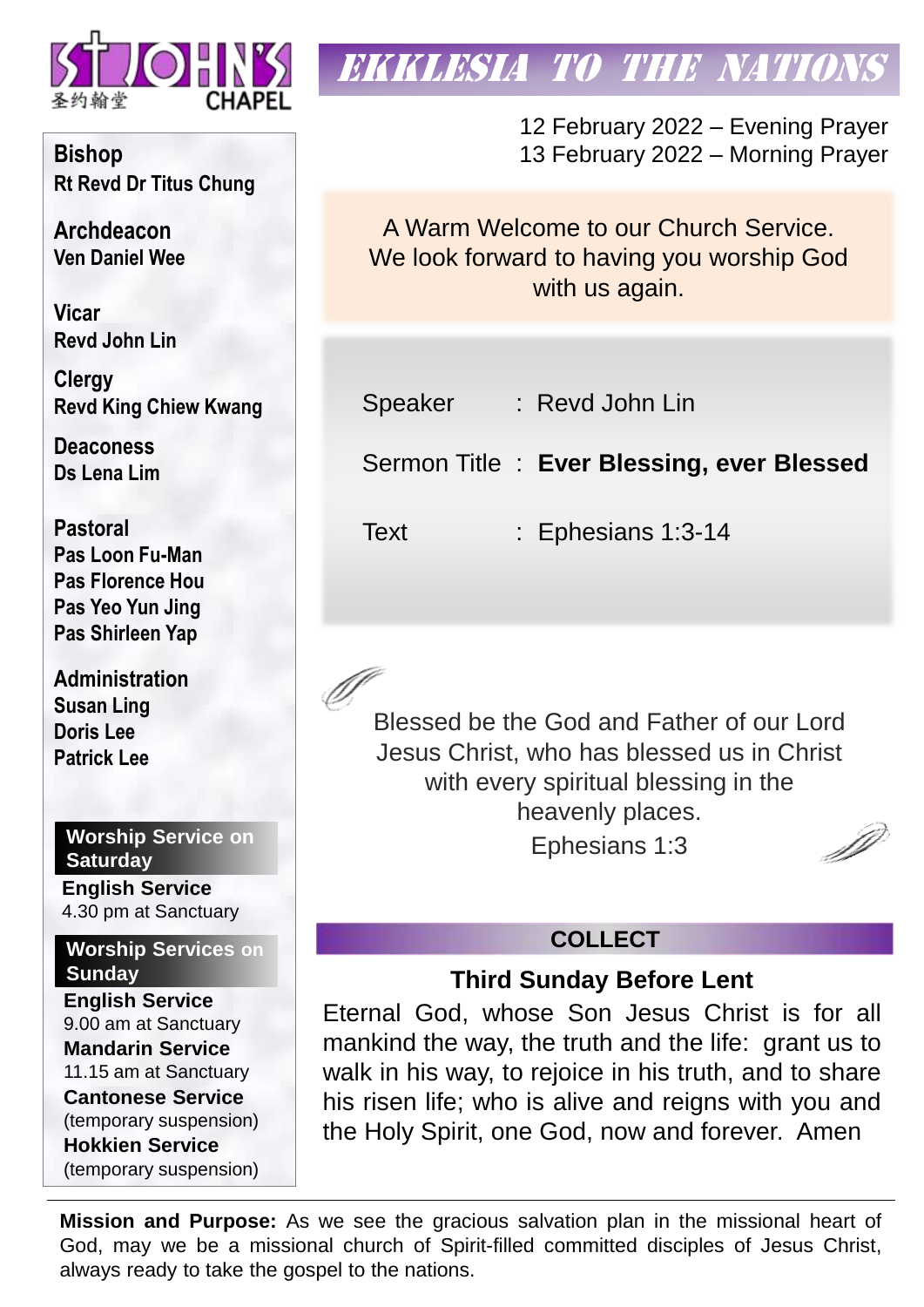#### **Vicar Writes**

Dear beloved family in Christ

I remember growing up as a young Christian teenager, we often sang this beautiful hymn "*Count Your Blessings*" at church services. Let me share the first stanza.

*When upon life's billows, you are tempest tossed, When you are discouraged, thinking all is lost,* Count your many blessings, Name them one by one, And it will surprise you, What the Lord hath done. *Count your blessings, Name them one by one. Count your blessings, See what God hath done. Count your blessings, Name them one by one. Count your many blessings, See what God hath done.*

This hymn was written in 1897 by prolific hymn-writer Johnson Oatman Junior, in partnership with wellknown gospel music composer E.O. Excell. It has become a classic over the past 125 years and generally considered to be Oatman's finest hymn. This hymn has encouraged millions of Christians all over the world to count their blessings and be surprised by all that God had done for them, especially in the midst of difficulties and struggles in life. Someone had reflected that this hymn is "*like a beam of sunlight, it has brightened up the dark places of the earth*." During the great revival in Wales (1904-05), "*Count Your Blessings*" was sung at every service, along with Welsh favourites such as "Guide Me, O Thou Great Jehovah" and "O That Will be Glory".

During these challenging times, may we take time to reflect on God's bountiful blessings in our life. Even as some of us may be going through painful struggles and difficulties in life, may you experience God's spiritual blessings of His love, joy and peace in your hearts. May you lean on Abba Father closely for his sufficient grace and empowering strength day by day.

May our hearts be filled with gratitude to God for all his gracious blessings, like king David in Psalm 103:1-5: "Bless the Lord, O my soul, and all that is within me, bless his holy name! Bless the Lord, O my soul, and forget not all his benefits, who forgives all your iniquity, who heals all your diseases, who redeems your life from the pit, who crowns you with steadfast love and mercy, who satisfies you with *good so that your youth is renewed like the eagle's.*"

**Blessings** Pastor John

| <b>PREACHING ROSTER - JANUARY TO MARCH 2022</b> |                     |                                                                |  |  |  |  |
|-------------------------------------------------|---------------------|----------------------------------------------------------------|--|--|--|--|
| JANUARY 2022                                    | <b>Preacher</b>     | <b>Topic</b>                                                   |  |  |  |  |
| 1/2 Covenant svc                                | Rev John Lin        | Don't Waste your Time                                          |  |  |  |  |
| 8/9                                             | Rev John Lin        | Are you a KFC Christian? "Building Community Life<br>Together" |  |  |  |  |
| 15/16                                           | Rev John Lin        | "One-anothering" one another                                   |  |  |  |  |
| 22/23                                           | Rev John Lin        | Different gifts, Same Lord, One purpose                        |  |  |  |  |
| 29/30                                           | Rev John Lin        | Growing in maturity together in Small groups                   |  |  |  |  |
| <b>FEBRUARY</b>                                 |                     |                                                                |  |  |  |  |
| 5/6                                             | Pas Loon Fu Man     | Our All In Awe of God                                          |  |  |  |  |
| 12/13                                           | Rev John Lin        | Ever Blessing, ever Blessed                                    |  |  |  |  |
| 19/20                                           | Mrs Florence Ho     | The Gift of Discernment                                        |  |  |  |  |
| 26/27                                           | Rev John Lin        | One Story, Two Perspectives, Sovereign Lord                    |  |  |  |  |
| <b>MARCH</b>                                    |                     |                                                                |  |  |  |  |
| 5/6<br>Lent 1                                   | Rev John Lin        | Lent: Repentance, Restoration, Renewal                         |  |  |  |  |
| 12/13<br>Lent <sub>2</sub>                      | Canon Yee Ching Wah | Open topic (Lent theme)                                        |  |  |  |  |
| 19/20<br>Lent <sub>3</sub>                      | Ds Lena Lim         | Open topic (Lent theme)                                        |  |  |  |  |
| 26/27<br>Lent 4                                 | Pas Albert Lee      | Victory and Brokenness<br>(cong. to pre-read Judges 6-8)       |  |  |  |  |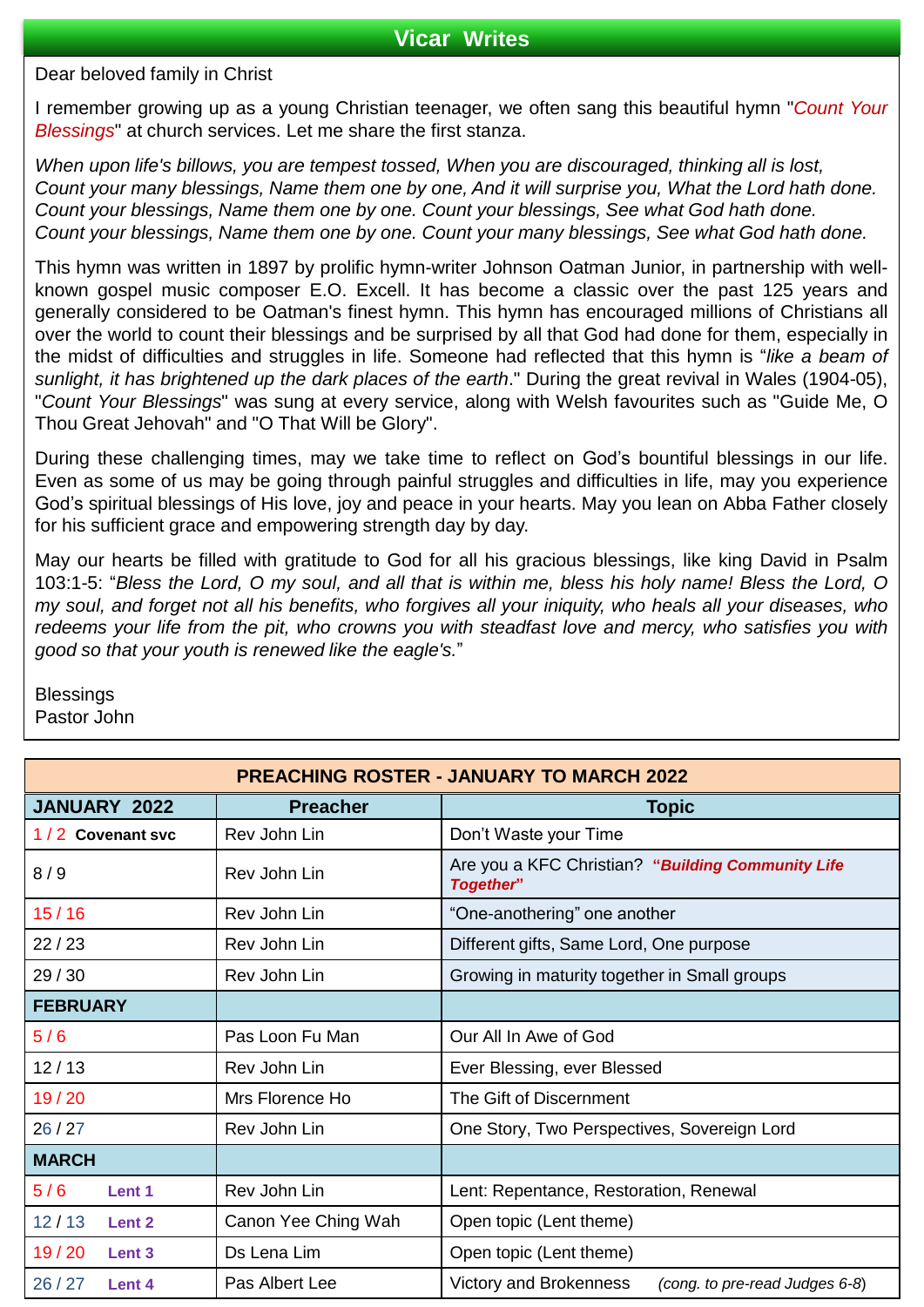#### **Wedding and Marriage solemnisation of Eugene Wee and Goh Xin Ying**

We rejoice with Eugene and Xin Ying on their wedding and marriage solemnisation to be conducted by the Vicar on Sunday, 20 February 2022. Value all our prayers for a blessed marriage filled with God's love, joy and peace always.

#### **Church Prayer Meeting**

A church prayer meeting will be held on **Friday 25 February 2022, 7.45 pm** via Zoom. Join us in fellowship to pray for families, unity of the church, and the Covid-19 pandemic. The meeting ID and password will be sent via WhatsApp to the cell leaders prior to the prayer meeting date. Kenneth Sng will lead us in the prayer and the praise team is Shema cell.

#### **Men United for Christ (MUFC)**

Calling all Brothers to join us for a time of journeying with each other in brokenness and meekness. Exploring men's issues, accountability, and spurring one another on towards fulfilling our Biblical calling. Next session will be on **Men Becoming Brothers,** Bro Ben Kirk will be Facilitating the discussion. 19/02/2022 via ZOOM, 8:15am-9:30am. Sign up or enquire at gg.gg/mufcinvite

#### **Vaccination-Differentiated Settings (VDS) for congregational worship services**

The government has confirmed the policy of Vaccination-Differentiated Settings (VDS) for Congregational Worship services. Wef 1 February 2022, only the following will be allowed to attend Onsite worship services: (1) fully vaccinated (*a booster dose is required by MOH to maintain the fully vaccinated status for those aged 18 and above. The booster needs to done within 270 days after completing the primary vaccination series)*, or (2) recovered from Covid (*180-day exemption*), or (3) medically ineligible individuals, or (4) children aged 12 years and below.

From 1 February 2022, the sanctuary seating capacity (*and ticket registration*) at both the Saturday and Sunday services will be 100 persons.

The latest MCCY advisory (dated 25 Jan) allows for private worship in a place of worship for one group of up to 5 persons, regardless of vaccination status. For affected members, the Vicar and pastoral team understand your situation and hope to provide continual pastoral care for you. Please feel free to speak with the Vicar or any pastor to request for a private worship session.

#### **Befrienders Needed At Caleb Fellowship**

Caleb Fellowship (**CF**) is a new congregation plant launched on 25 September 2021 by Rev George & Mrs Eunice Tay with the purpose of reaching out to those aged 60 years old and above with the gospel. St John's Chapel is providing the ecclesiastical covering for CF, which meets on Saturdays at YMCA Orchard (3.00pm to 5.30pm). Currently, there is an urgent ministry need for **Befrienders** to come alongside the new visitors for Bible study and at the Worship Service. If you are able to commit a minimum period of at least one month in 2022, you are welcome to speak with the Vicar for further info and ministry service.

#### **Intercession**

#### **Kids For Christ (KFC) - Pointers for Prayer & Thanksgiving:**

- a) Thank God for seeing KFC through 2021 through the many challenges that were brought about by the covid situation.
- b) Thank God for a dedicated team of teachers who are willing to go the extra mile in their service to God and the children.
- c) Pray for wisdom, love and guidance as the team of teachers continue to teach the children the Word of God and to build meaningful relationships with them.